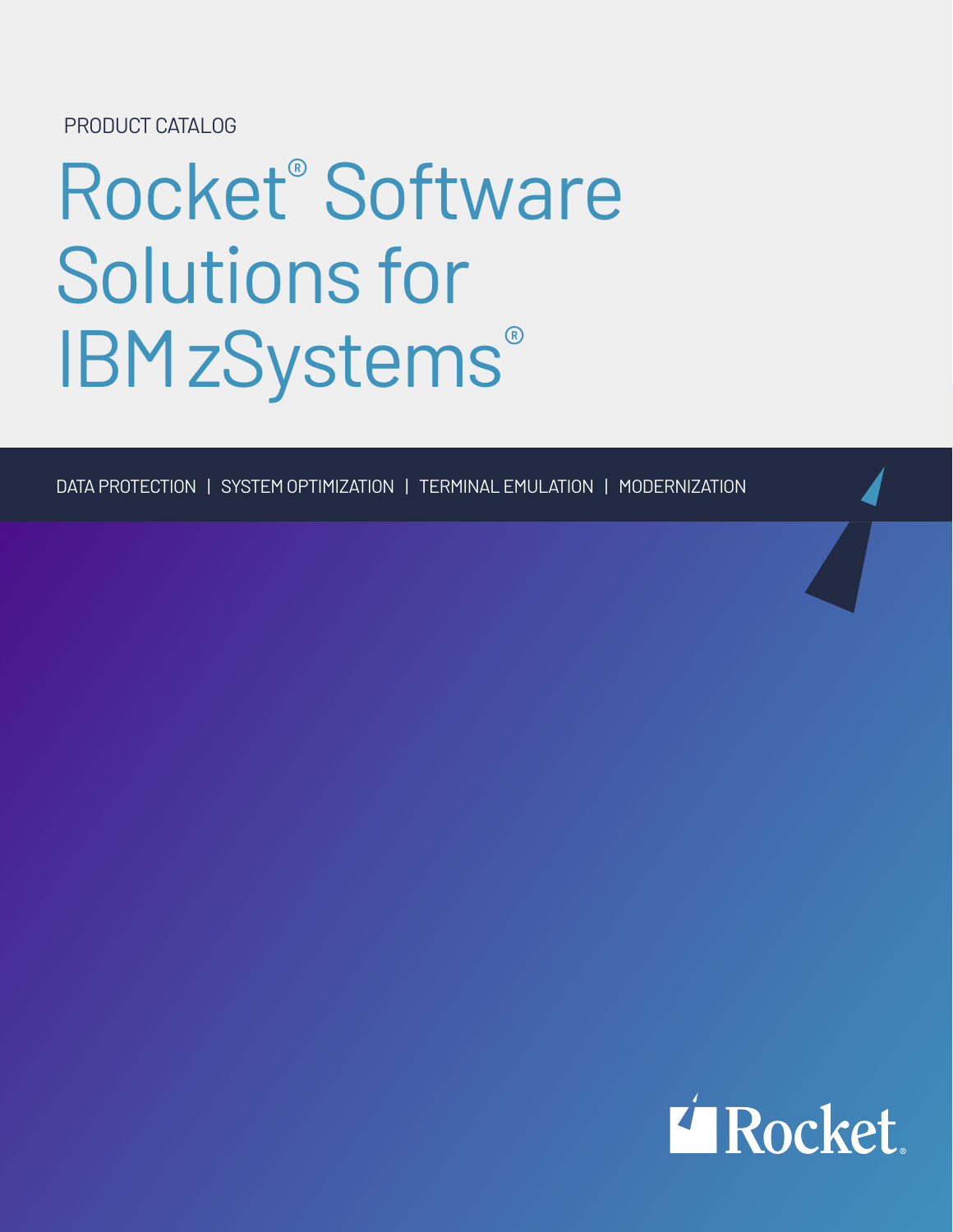# Delivering Superior Outcomes on IBM zSystems

Since 1990, businesses worldwide have trusted Rocket® Software mainframe solutions to help simplify payroll processing, speed healthcare diagnoses, coordinate mutual fund reporting, and more. We've been committed to the IBM zSystems® mainframe platform from day one. By developing and building tools we've helped organizations get more out of their mainframe investments and drive legendary outcomes for their customers.

Our close partnership with IBM® gives us unmatched insight into the IBM zSystems platform and technology. And our investment in mainframe R&D increases every year. The Rocket mainframe product portfolio includes tools for data management, performance optimization, catalog and system management, disaster recovery, storage management, VSAM backup and optimization, and business intelligence.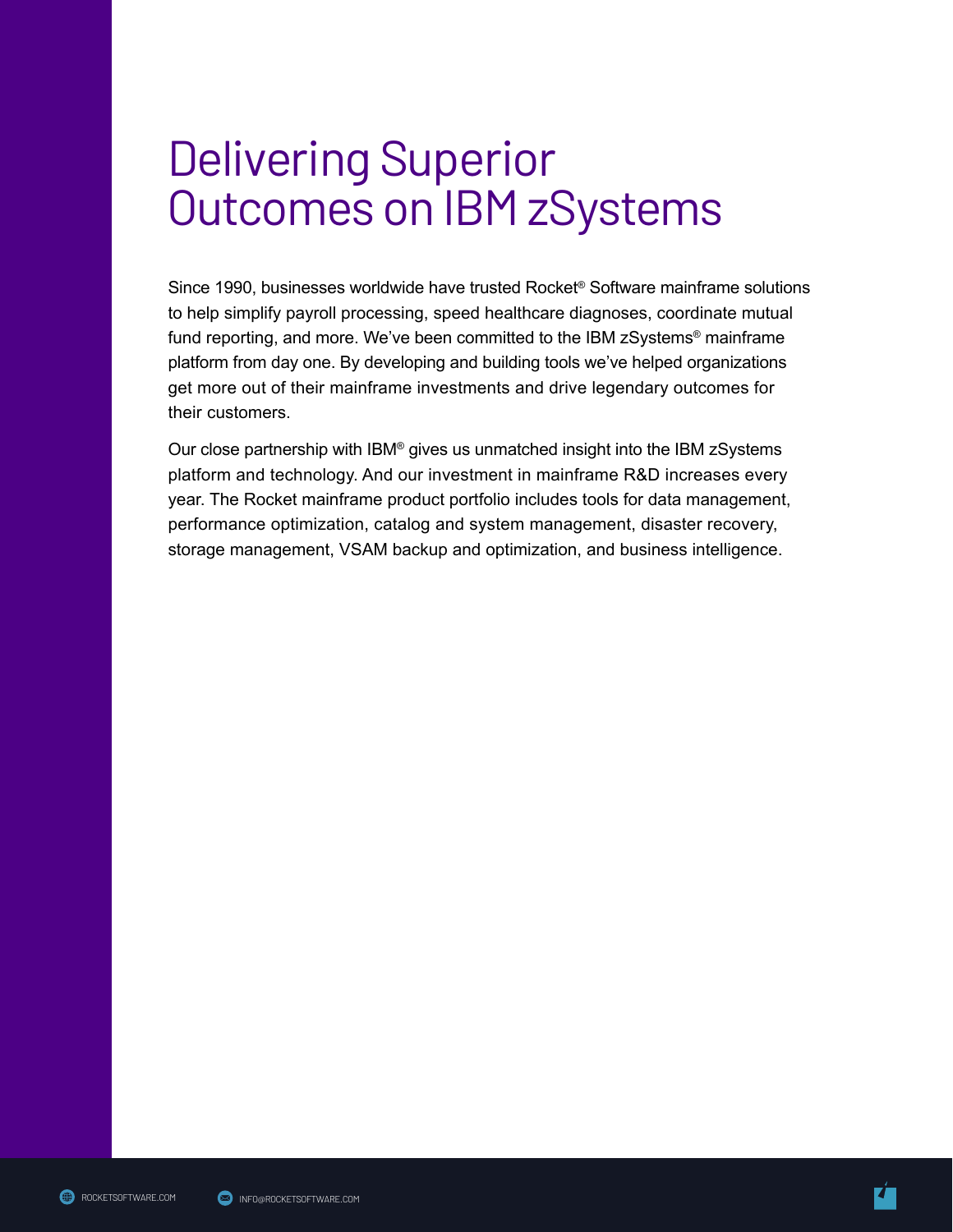# Performance optimization

# Rocket® Performance Essential

OPTIMIZE BATCH TIME AND RESOURCE CONSUMPTION

When batch jobs threaten to exceed allowed sub-capacity processing windows and force expensive licensing or hardware upgrades, Rocket Performance Essential can help. Performance Essential automatically optimizes batch buffering and I/O, dramatically lowering EXCP counts without the need for manual tuning or modifying applications. It works with both VSAM and non-VSAM data sets.





 $\bigcirc$ 

BEST-SELLING PRODUCT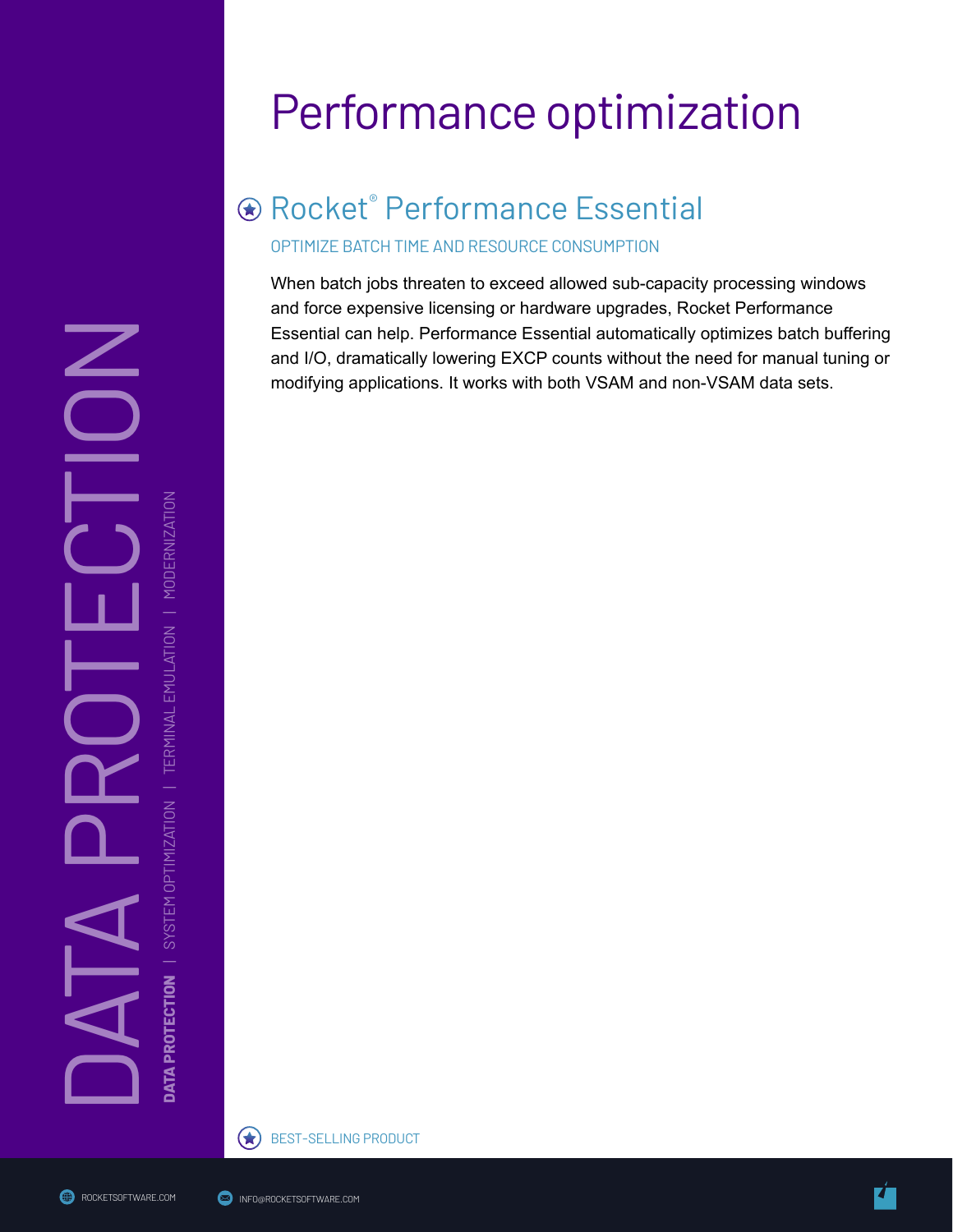# Storage, Backup, and Disaster Recovery

# Rocket® DASD Backup Supervisor

AUTOMATE DASD FULL VOLUME BACKUP AND RECOVERY, ALONG WITH LOCAL DATASET RECOVERY

Achieve complete data assurance for your IBM zSystems/OS® environment with a combination of flexible data recovery tools, comprehensive forecasting reports, and the ability to automate point-in-time data replication products. Rocket DASD Backup Supervisor ensures all relevant data volumes are automatically and properly incorporated into your backup and recovery processes.

## Rocket® Mainstar® Catalog RecoveryPlus MINIMIZE RISK WITH UNINTERRUPTED ACCESS TO DATA.

In environments holding exorbitant amounts of critical information, it is especially important that data is readily available for all business processes.

Catalogs have always had a central and essential role for data access as business technology advances. When ICF Catalogs fail, whether due to hardware or software drawbacks, environmental disaster, human error, or malicious attack, the impact to your organization can be severe. The integrity of your IBM® zSystems/OS® environment is critical, as application downtime can cost businesses millions of dollars per hour (or more).

#### **Rocket® Mainstar® Catalog RecoveryPlus empowers you to:**

- Maximize data accessibility and prevent business disruption
- Minimize risk of data loss and strengthen disaster recovery plans with one-step recovery
- Maintain a healthier catalog infrastructure with proactive, simplified management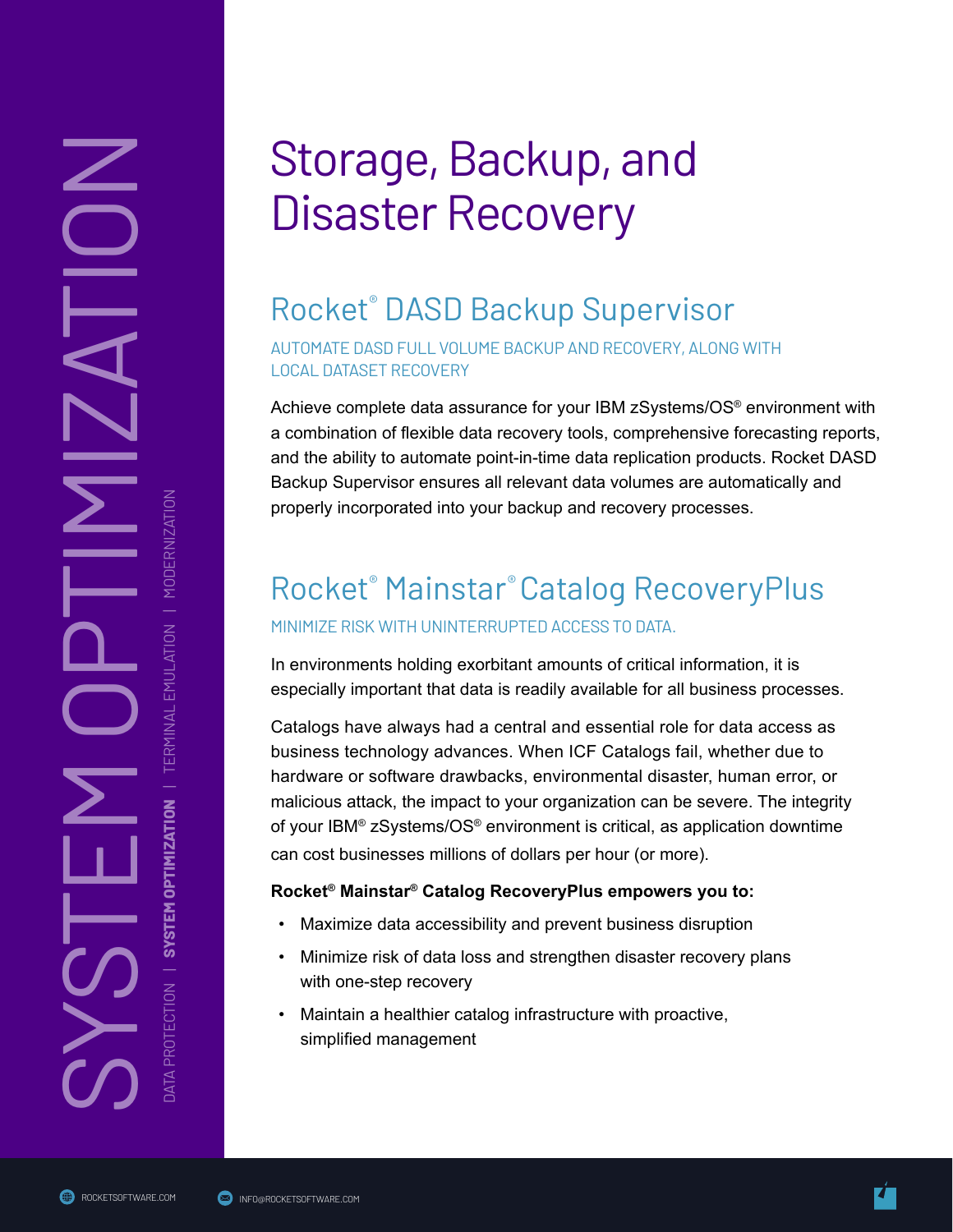## Mainstar Backup and Recovery Manager Suite

#### REDUCE BACKUP TIME BY 40-60% AND SPEED DISASTER RECOVERY

Rocket<sup>®</sup> Mainstar<sup>®</sup> Backup and Recovery Manager software provides the tools you need to centralize backup and recovery and run application discovery simply and effectively. Mainstar Backup and Recovery Manager Suite identifies the critical data that belongs to an application and backs up all related data at a single point in time. Reduce backup time by 40% to 60%.

# Rocket Tape/Copy

#### AUTOMATE TAPE MIGRATION, VIRTUAL TAPE UPGRADES, STACKING, & CONSOLIDATIONS

Rocket Tape/Copy uses the Tape Management System Catalog (TMC) VTLs and ATLs as the primary source of information, and interfaces with ATLs from all major robotic library vendors. The easy-to-use ISPF panels allow the user to define selection criteria and output tape characteristics to build jobs that copy or move tape data automatically. Used by tape data migration professionals worldwide, Tape/Copy is their software of choice based on the robust data set selection criteria, extensive reporting, and error recovery features.

## Rocket Mainstar FastAudit

#### PREVENT DATA LOSS IN YOUR Z/OS ENVIRONMENT

Rocket® Mainstar® FastAudit is a data integration solution that enables high-speed, accurate, and flexible audits of your IBM® z Systems® data—reducing or eliminating single points of failure. Storage administrators can maintain healthy metadata environments and prevent temporary or permanent loss of data access. With fast, accurate metadata audits, your IBM® z/OS® environment stays trouble-free.

# Rocket Mainstar HSM Reporter/Manager

#### ENSURE BUSINESS CONTINUITY WITH PROACTIVE MAINFRAME STORAGE MANAGEMENT

Our Rocket® Mainstar® HSM Reporter/Manager solution proactively manages your mainframe storage environment. It provides HSM reporting and analysis for both large and small DFSMShsm projects. Storage and system administrators can quickly and easily monitor and correct problem areas before they affect daily business operations.

With Mainstar HSM Reporter/Manager, you can see, understand, and act on HSM status faster. Administrators are more productive, and overall storage management is more efficient.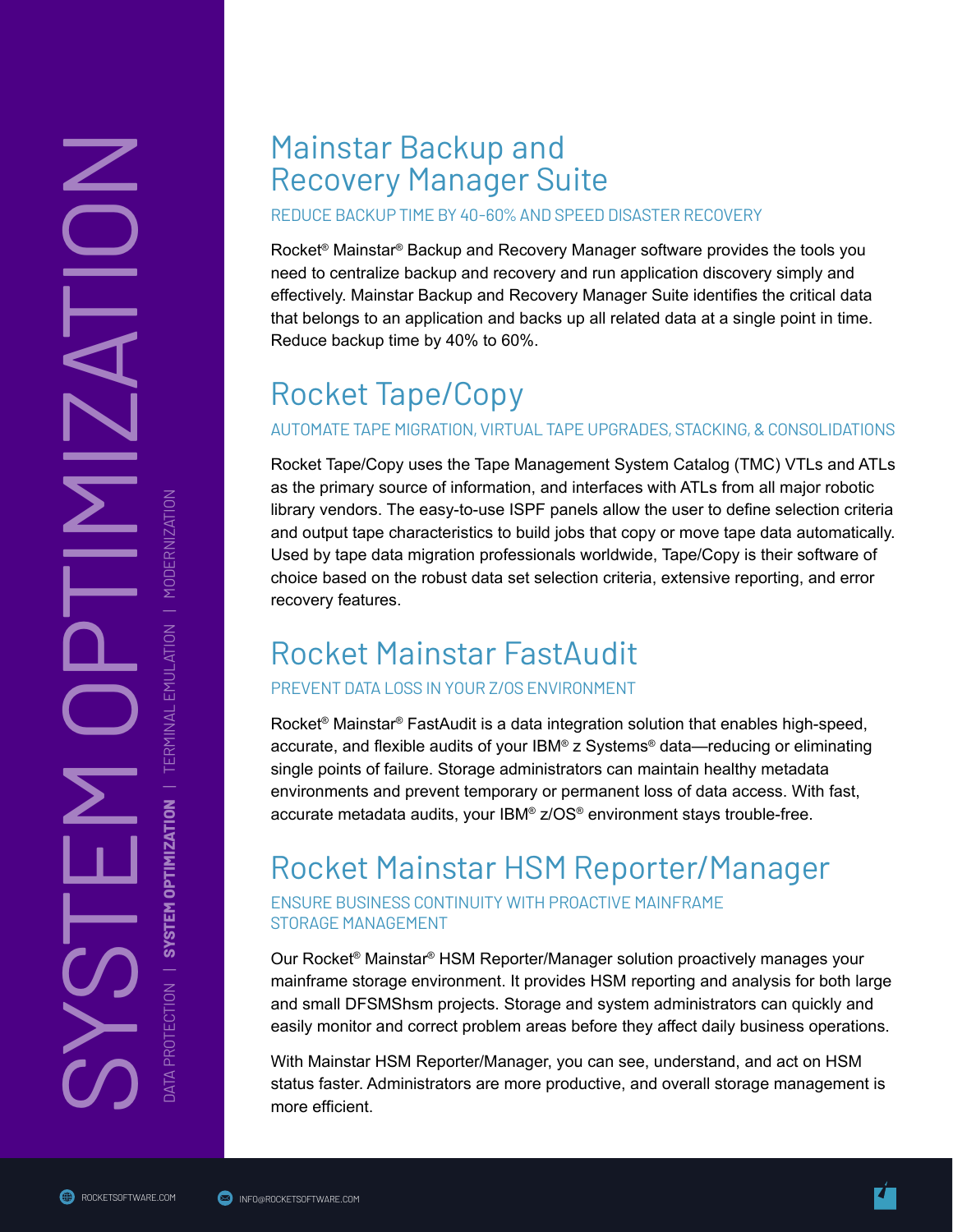# Output Management Rocket® EOS 360

#### MAINFRAME OUTPUT MANAGEMENT

Simply providing access to reports and data on IBM zSystems is no longer enough for today's stakeholders. Your users—whether they're employees, partners, or customers—increasingly expect a more modern digital experience and efficient workflows. And with more regulation and restrictions across the world impacting data security, you're expected to protect all data, regardless of platform. Rocket EOS 360 integrates with IBM zSystems environments to capture output from appli-cations, manage the storage of that data, and provide fast and secure access for users.

# MSU Consumption Analytics Rocket® Consumption Insights for zSystems/0S®

#### SMART MSU MANAGEMENT THROUGH TRANSPARENCY AND ANALYTICS

Rocket Consumption Insights allows you to easily visualize your mainframe resource consumption, and to have meaningful conversations with business and IT leaders about mainframe cost efficiencies and optimization. With transparency and understanding made easy for all stakeholders, you're empowered to make informed decisions about the mainframe that can quickly drive down costs.

# CICS Transaction Profiling Rocket<sup>®</sup> C\Prof

#### INTUITIVE TRANSACTION PROFILING FOR IBM CICS TRACE DATA

IBM® Customer Information Control System (CICS®) Transaction Server for zSystems/OS is a critical part of your mainframe environment. Ensuring that applications are running well and have the ability to quickly find and fix errors are daily requirements. Rocket C\Prof provides the added details you need to diagnose problems in your CICS applications faster—with minimal impact on your business-critical applications.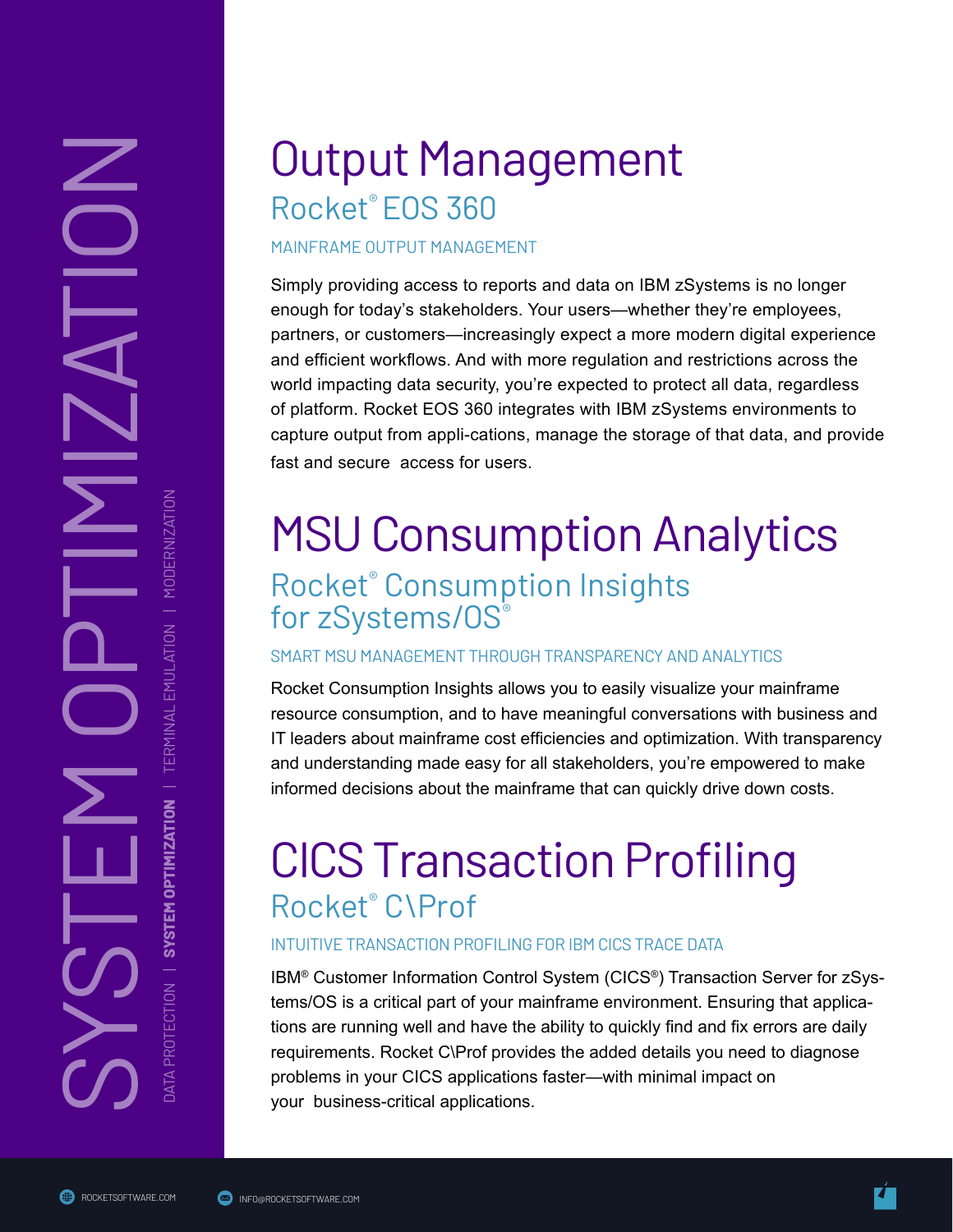# Rocket® Terminal Emulator

#### EFFICIENCY, CONFIGURABILITY, AND SECURITY MADE ECONOMICAL

Every organization that relies on IBM zSystems needs a terminal emulator for green screen host access—but not all terminal emulators are the same. A less robust terminal emulator can disrupt user workflows while aggressive licensing/ compliance practices can nickel-and-dime you over every seat. Rocket® Terminal Emulator from Rocket® Software is focused on delivering a strong, cost effective terminal emulator that's customizable, secure, and intuitive. Turn to a trusted partner who not only delivers a seamless start-to-finish migration, but who also understands your cost objectives and can ensure a lower total cost of ownership.

#### **Rocket Terminal Emulator is:**

- Highly configurable, allowing users to customize their environment to maximize comfort and efficiency
- Able to ensure your critical business data remains protected through its native security and robust security standards
- An intuitive administration console to make it easy to manage your terminal emulator instance quickly
- Flexible, with all-inclusive licensing options, as well as ease of implementation through our migration wizards and an exceptional team of experts supporting your move

## Rocket® Terminal Emulator (Desktop Edition)

Rocket® Terminal Emulator (Desktop Edition) offers an enterprise-class, feature-rich desktop client at a fraction of the cost of other vendors. Rocket Terminal Emulator (Desktop Edition) is ideal for virtual desktop implementation with extensive protocol support and built-in automation.

### Rocket® Terminal Emulator (Web Edition)

Rocket Terminal Emulator (Web Edition) is a browser-based complement to traditional terminal emulators. It gives mobile users and remote partners easy access to legacy applications through HTML5 browsers–anytime, anywhere, and on any device. This enables access to works and partners without the need of a VPN connection.

SEST-SELLING PRODUCT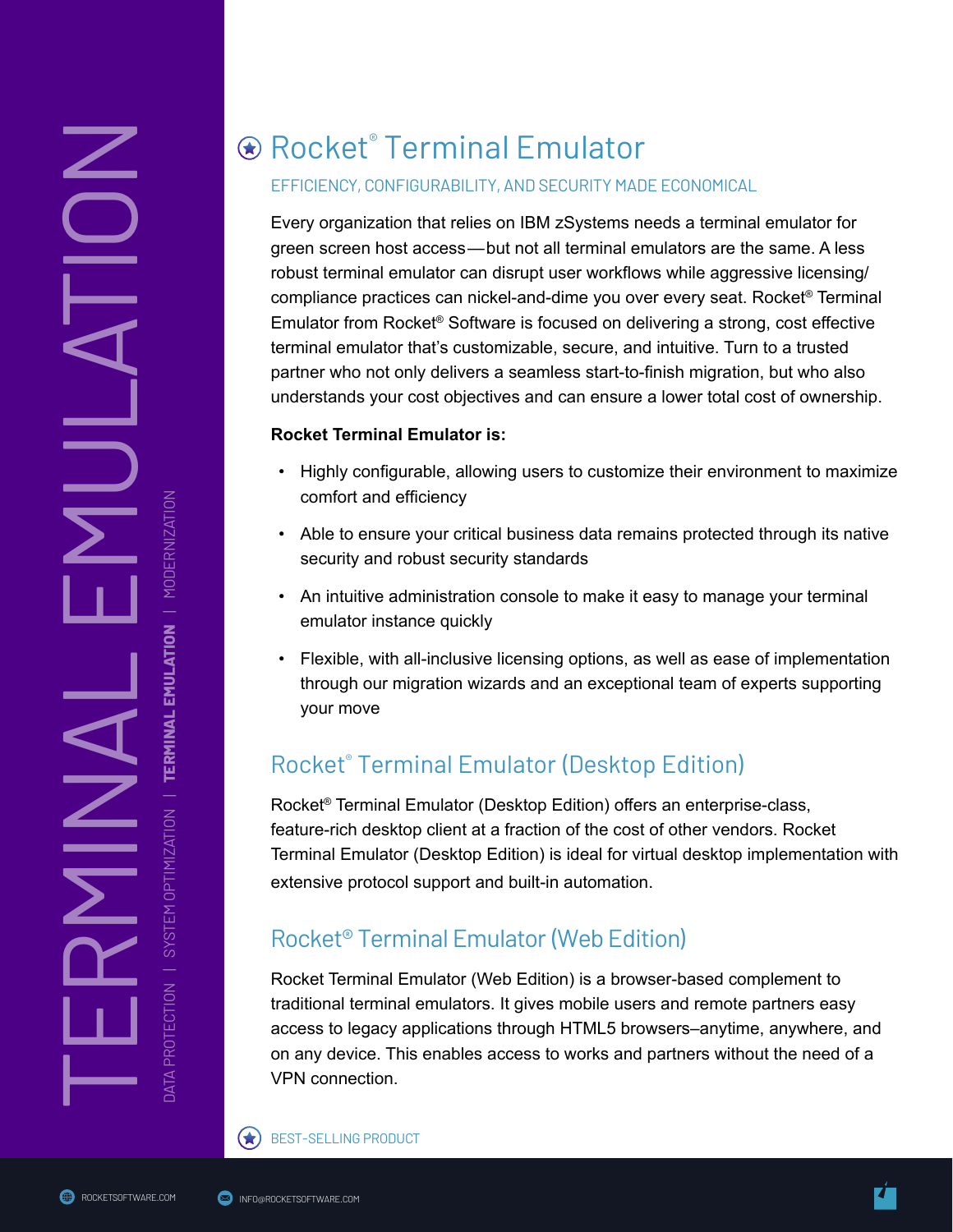# Rocket® Modern Experience

#### DELIVER TRANSFORMATIVE USER EXPERIENCES

Rocket® Modern Experience empowers businesses to easily build modern front ends for their IBM zSystems applications, without the need for in-house RPG development expertise. Build the web, mobile, and cloud experiences employees and customers are looking for and solidify your leadership position in the market.

#### **With Rocket® Modern Experience, you can:**

- **• Increase productivity:** Re-imagine the experience of your IBM zSystems applications and align them to how your users engage with your applications and not to how IT is built. Simplify multiple green screens into one modern UI, change the organization of fields, or restructure the transfer of data to and from the applications to drive real business value
- **• Attract and retain the customers and talent you want:** Provide employees and customers the robust functionality of your IBM zSystems applications through a modern and intuitive interface, reducing churn
- **• Engage and attract younger developers:** Rocket® Modern Experience enables developers to code for IBM zSystems applications without RPG experience. You can not only attract younger developers to your teams, but also lessen reliance on your already busy open source and RPG developers, bridging the skills gap and driving developer productivity all at once
- **• Improve oversight and reduce risk with your modernization deployments:** Centrally manage and deploy your modernizations projects. This institutionalizes process and controls, improves your agility in responding to market and user demands, and reduces the potential for errors with separation of duties (SOD)

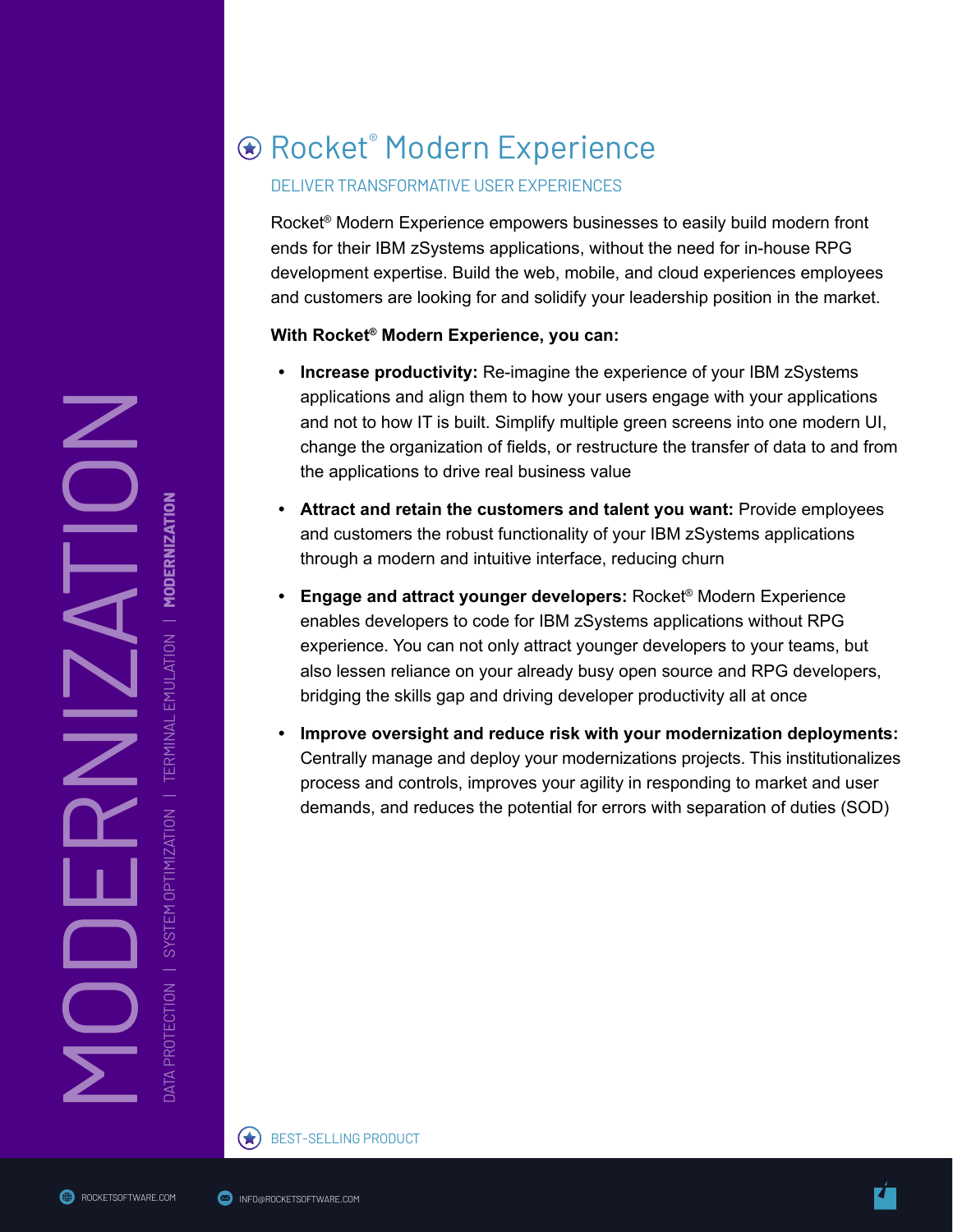# Rocket® Process Integration

#### CONNECT YOUR IBM zSYSTEMS APPLICATIONS TO THE REST OF THE BUSINESS

Rocket® Process Integration enables businesses running IBM zSystems applications to build workflows and innovative experiences that align to how customers and employees engage with your business and not to how IT is built.

#### **With Rocket® Process Integration you can:**

- Build a more holistic business by enabling access of key business logic and data to the rest of the business, allowing the company to quickly respond to market needs and stay ahead of the competition
- Build APIs without RPG knowledge or the need for in-house legacy development expertise
- Improve customer satisfaction through better customer engagement experiences
- Reduce employee churn by freeing them to focus on more interesting tasks with high business value. Shorten training times needed to get new workers up and running quickly
- Improve the accuracy of data and limit errors through a reduction of manual steps to transfer data from one system to another
- Improve oversight and reduce downtime risk with your integration deployments. Centrally manage and deploy your modernizations projects, thereby institutionalizing process and controls, improving your agility in responding to market and user demands, and reducing the potential for errors with separation of duties (SOD)

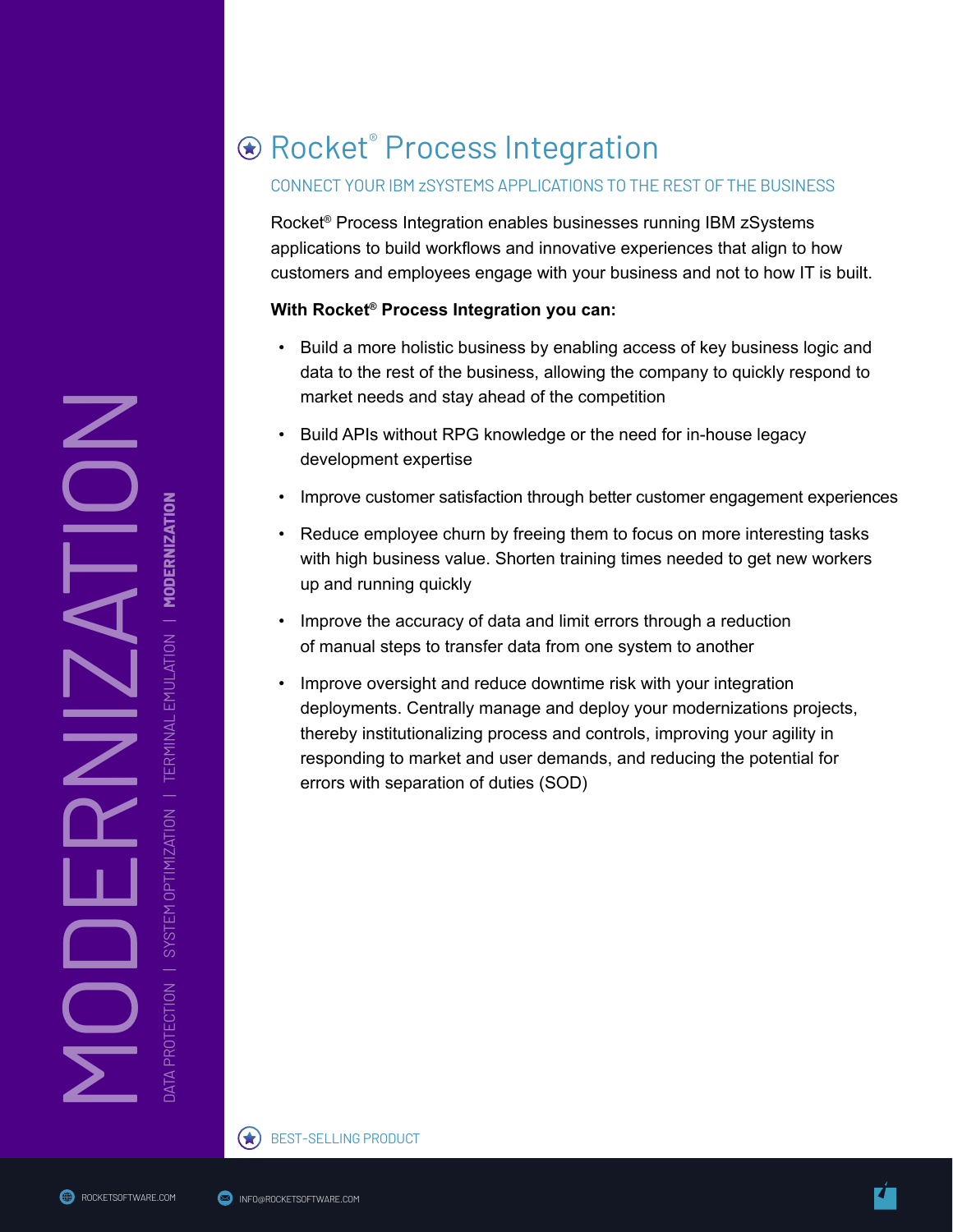# Rocket® Process Automation

#### DRIVE REAL ROI WITH IBM zSYSTEMS RPA

Rocket® Process Automation is the only RPA solution that will deliver quick and significant ROI from automating your IBM zSystems processes. Remove tedious, manual work that causes bottlenecks, introduces errors, and limits innovation, without the need for in-house legacy development expertise.

#### **With Rocket® Process Automation you can:**

- **• Improve your productivity:** Automate 90%+ of your repetitive workflows leading to faster throughput on claims processing, payments, call center response times, and other business operations
- **• Reduce employee turnover:** Provide more engaging, less tedious work by automating the repetitive and monotonous tasks that drive employees to churn
- **• Significantly reduce error rate:** Deliver better productivity and higher quality customer engagement through minimization of manual user input
- **• Improve the quality of customer engagement:** Automating repetitive, tedious tasks improves the quality of customer service and support. It also frees reps to focus on higher-value customer interactions instead of mechanical tasks
- **• Assured regulatory compliance:** Easily stay compliant to policy/regulations that made transaction times mandatory

## Rocket® Open-Source Languages and Tools PROGRAM A MAINFRAME USING POPULAR LANGUAGES AND TOOLS

Extend the value of your z/OS environment and solve new business issues using more than 30 powerful open-source languages and tools. Rocket Open-Source Languages and Tools for z/OS lets programmers code for the mainframe using familiar tools, and enables a new generation to be proficient in mainframe development without COBOL experience. All Rocket open-source languages and tools are free, with Rocket support and maintenance packages available in production environments.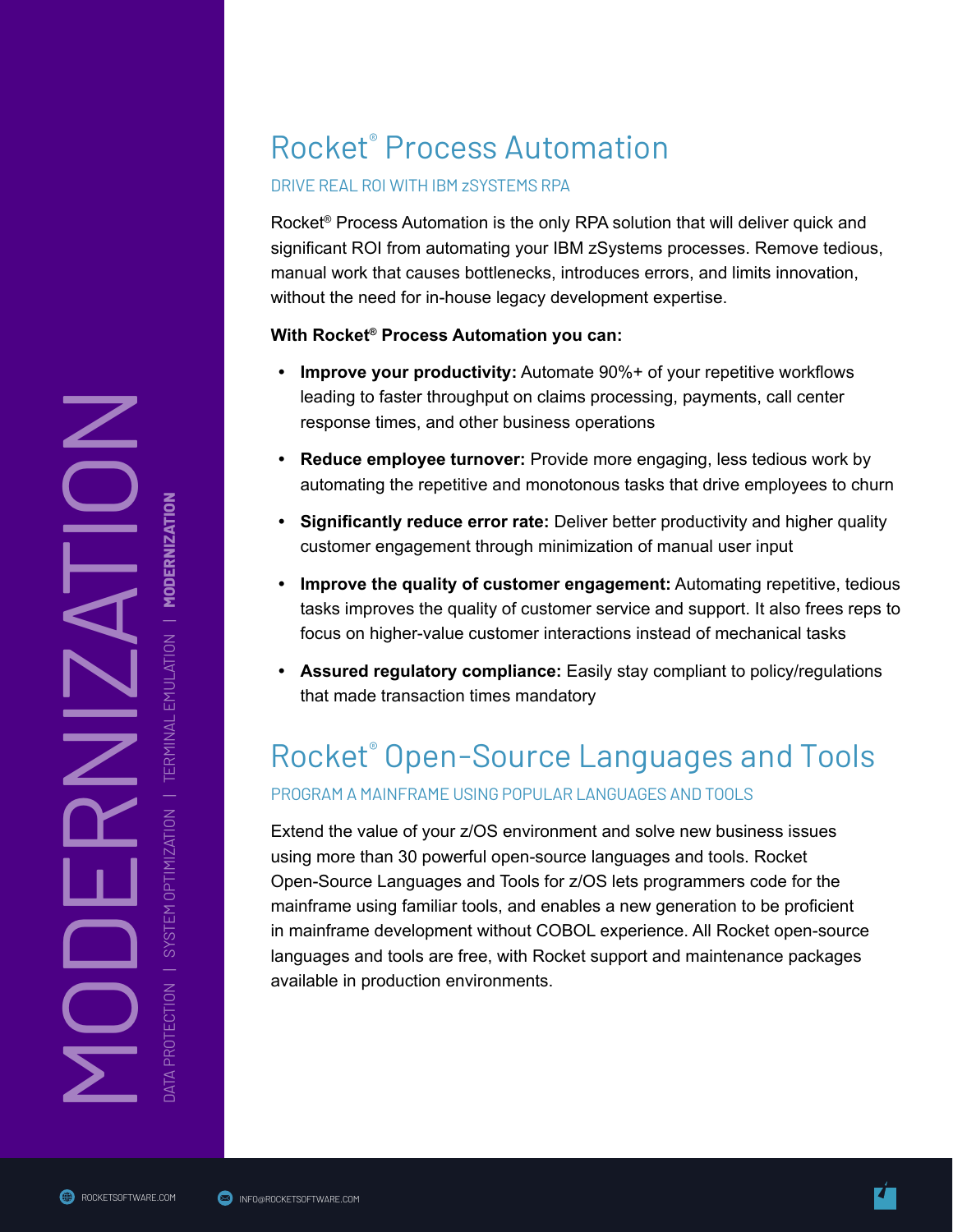# ASG Mobius Content Services (Mobius)

#### SAFEGUARD YOUR CONTENT'S LOCATION AND DEPLOYMENT

ASG Mobius Content Services (Mobius) centralizes business-critical content in one secure location, and then delivers the relevant information whenever and wherever it is needed. It enables organizations to take control of their information and processes in a secure environment.

Mobius is a modular, open, Rest API-led platform that provides an open, flexible, and scalable architecture to manage large volumes of information.It captures, governs, distributes, and outputs digital content and assets generated by people, applications, and machines at web-scale volumes and high-performance levels on-demand.

The Mobius architecture supports open standards, leverages cloud capabilities, and supports deployments on public and private cloud, on-premises and in hybrid-cloud configurations. Its design makes it easy to connect applications and stream federated content for many widely adopted applications, including SAP®, IBM CMOD, IBM FileNet.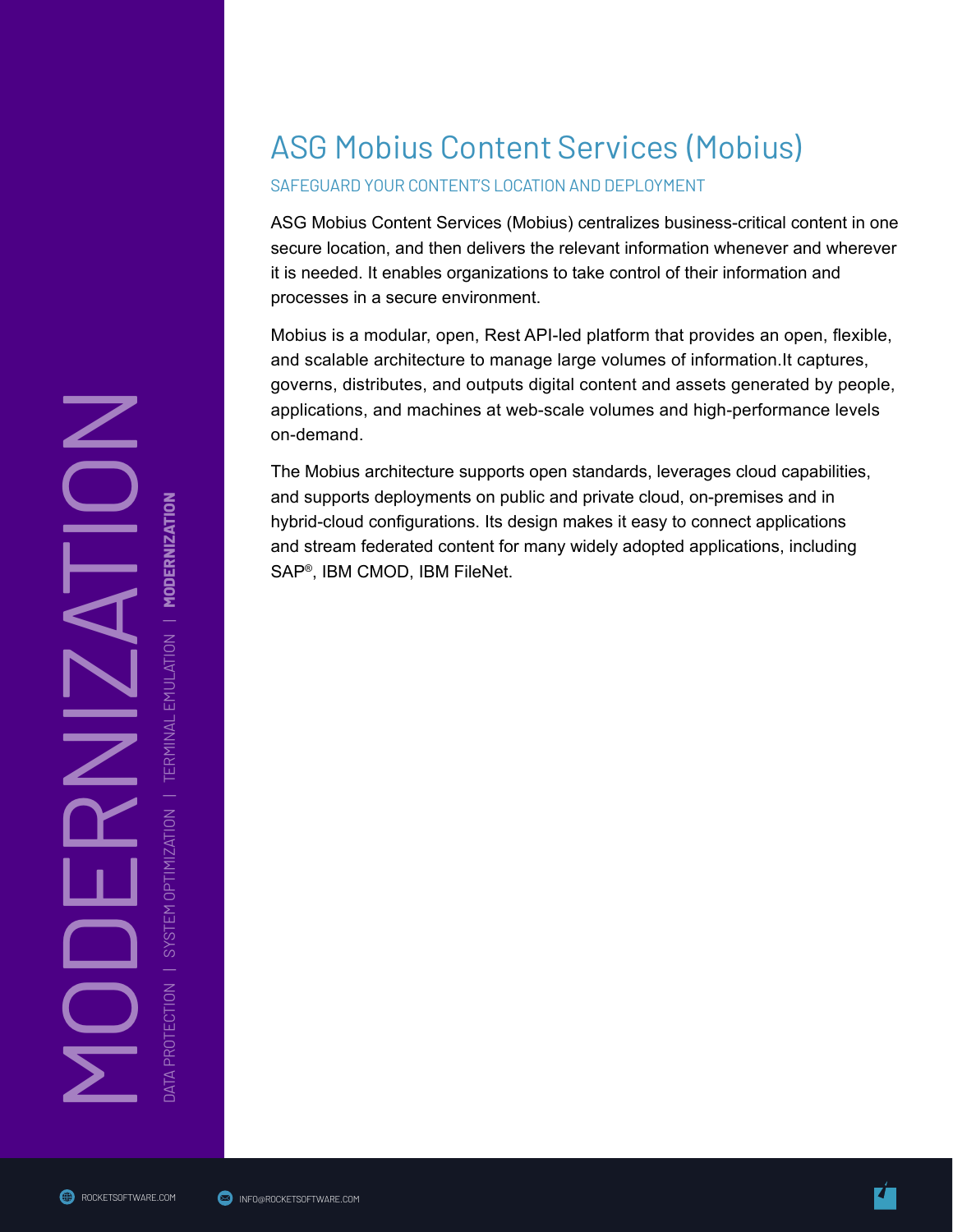# DevOps Automation and Orchestration

#### ORCHESTRATE DEVOPS VALUE STREAMS--MAINFRAME TO CLOUD

Enterprise Orchestrator is a DevOps value stream orchestration solution that enables infrastructure and operations (I&O) and DevOps teams to visualize, orchestrate, and automate operational and development value streams. Hosted on a distributed system and integrating with cloud applications, Zena also expertly manages jobs on IBM i and on IBM zSystems with Sysplex awareness. Manage your entire ecosystem from one solution.

With Workload Automation and Orchestration, you can:

- **• Optimize software development and delivery:** Increase the quality, velocity, and efficiency of delivery through cross-platform DevOps value streams—from mainframe to cloud
- **• Extend DevOps collaboration:** Improve alignment of IT and your business, across multiple teams and platforms, from a single DevOps solution
- **• Increase enterprise agility:** Shift workloads from the mainframe to other platforms and back again as business and technology plans dictate
- **• Elevate DevSecOps:** Ensure security safeguards for every step of your crossplatform DevOps value streams and protect your business and customers
- **• Increase workload throughput:** Visualize and manage the execution of thousands of workloads across end-to-end DevOps value streams
- **• Improve business and IT end-user productivity:** Replace ad-hoc scripting and manual data collection with value stream visibility, maintainability, and auditability
- **• Simplify value stream governance:** Centralize configuration, visibility, and management of DevOps value streams across platforms and applications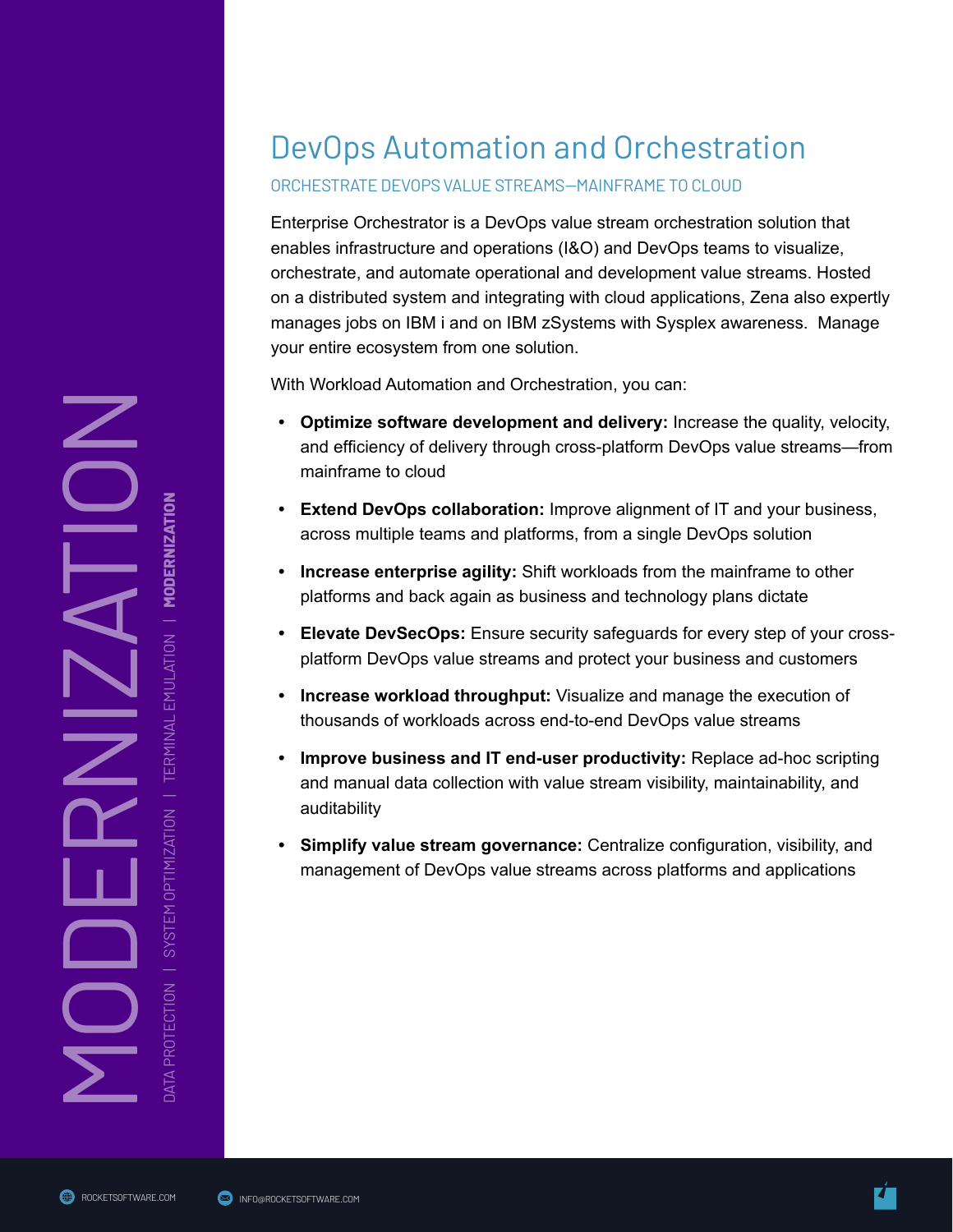# **[ROCKETSOFTWARE.COM](http://rocketsoftware.com)**<br>**ROCKETSOFTWARE.COM**<br>**BROCKETSOFTWARE.COM**<br>**BROCKETSOFTWARE.COM**<br>**BROCKETSOFTWARE.COM**<br>**DROCKETSOFTWARE.COM**<br>**DROCKETSOFTWARE.COM**<br>**DROCKETSOFTWARE.COM**

# Mainframe Workload Automation

#### AUTOMATE YOUR OPERATIONAL BUSINESS PROCESS FLOWS

Zeke is a workload automation solution running on IBM zSystems that dynamically schedules and dispatches events, while monitoring every aspect of your job schedule. Zeke is Sysplex aware with a vast array of job triggering options, and can also manage jobs on Windows, Linux, UNIX, OS/400. To fully automate mainframe processes, add the rest of this product suite with:

- Zebb to handle job restarts
- Zack to manage console automation
- Zara to automate tape management

Engage the unique direct connection between Zeke and Zena or Enterprise Orchestrator to fully unlock the power of distributed workloads to keep highly skilled professionals focused on their area of expertise.

With Mainframe Workload Automation, you can:

- **• Improve Operational Excellence:** Schedule and submit events at machine speed
- **• Increase Productivity:** Respond automatically to messages and continuously monitor every aspect of job schedules
- **• Reduce Operational Complexity:** Minimize human error by operating with minimal user intervention
- **• Increase Efficiency:** Improve system efficiency and throughput by checking physical and logical resources before job dispatching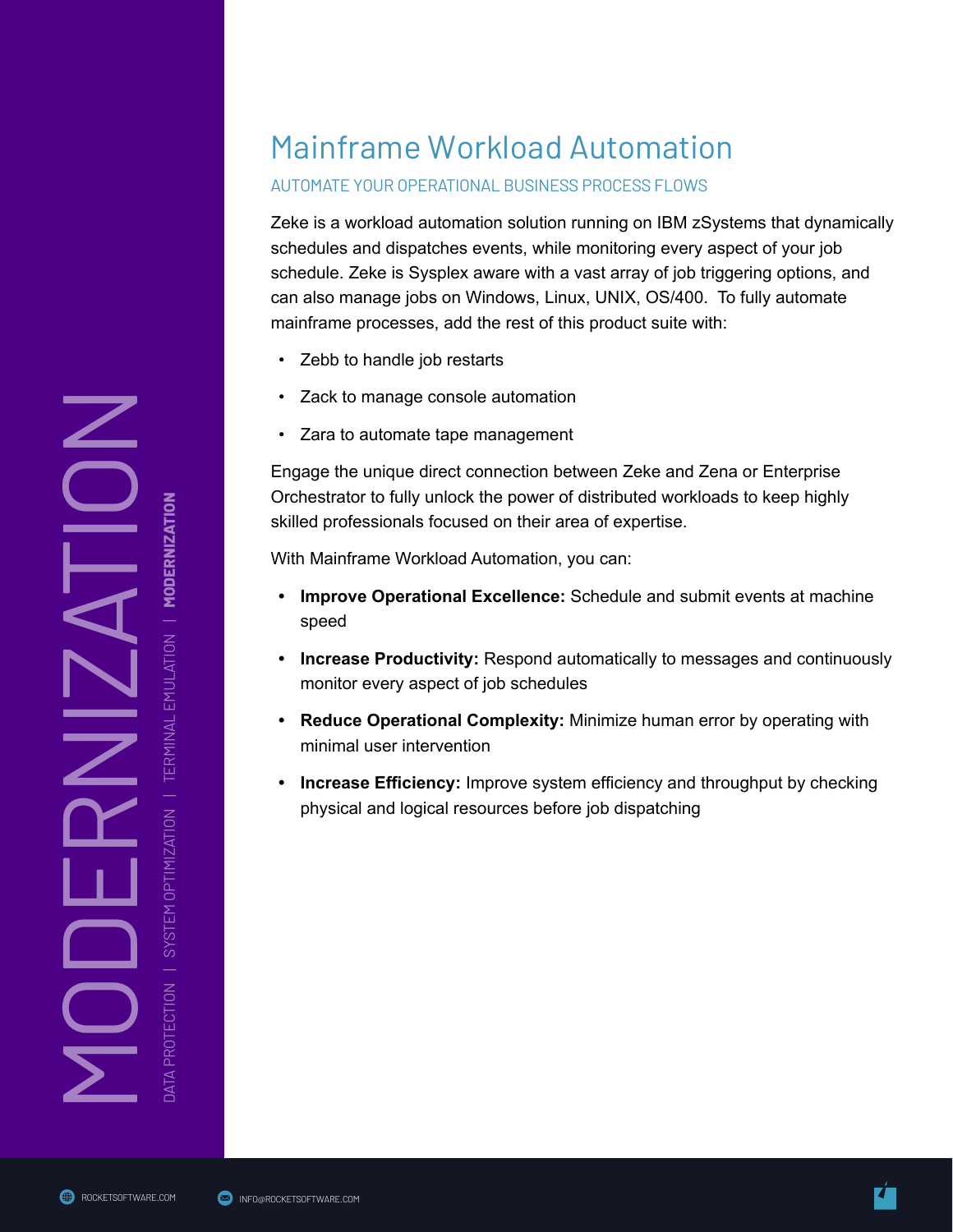# Workload Automation

#### AUTOMATE YOUR OPERATIONAL BUSINESS PROCESS FLOWS--MAINFRAME TO CLOUD

Zena is an advanced workload automation solution for operations environments in your hybrid IT infrastructure. It offers true multi-platform capabilities that enable you to manage complex business process flows spanning mainframe to cloud from a single console with graphical whiteboarding for process design and execution. Hosted on a distributed system and integrating with cloud applications, Zena also expertly manages jobs on IBM i and on IBM zSystems with Sysplex awareness. Manage your entire ecosystem from one solution. (If DevOps initiatives are also in play, consider Enterprise Orchestrator as the next level up from Zena.)

With Workload Automation, you can:

- **• Improve Operational Excellence:** Optimize business process flows with advanced workload automation
- **• Increase Productivity, Scalability:** Define processes and tasks once, execute infinitely, and free up staff to focus on value-added work
- **• Reduce Operational Complexity:** Simplify the management of complex cross-platform processes and hybrid IT environments
- **• Ensure High Successful Completion Rates:** Automate complex processes for predictable operations and reliable repeatable error-free